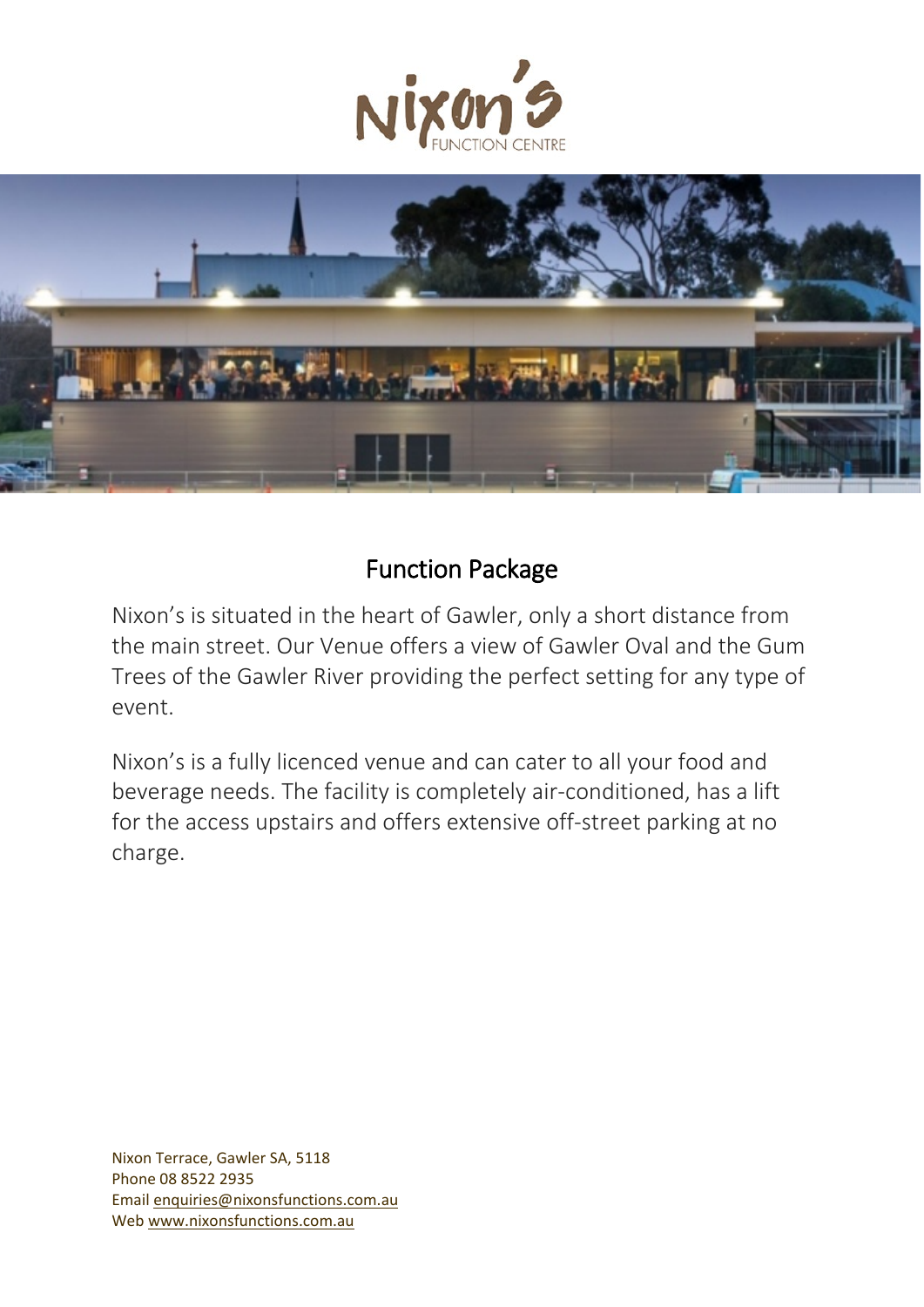

# PAGE INTENTIONALLY LEFT BLANK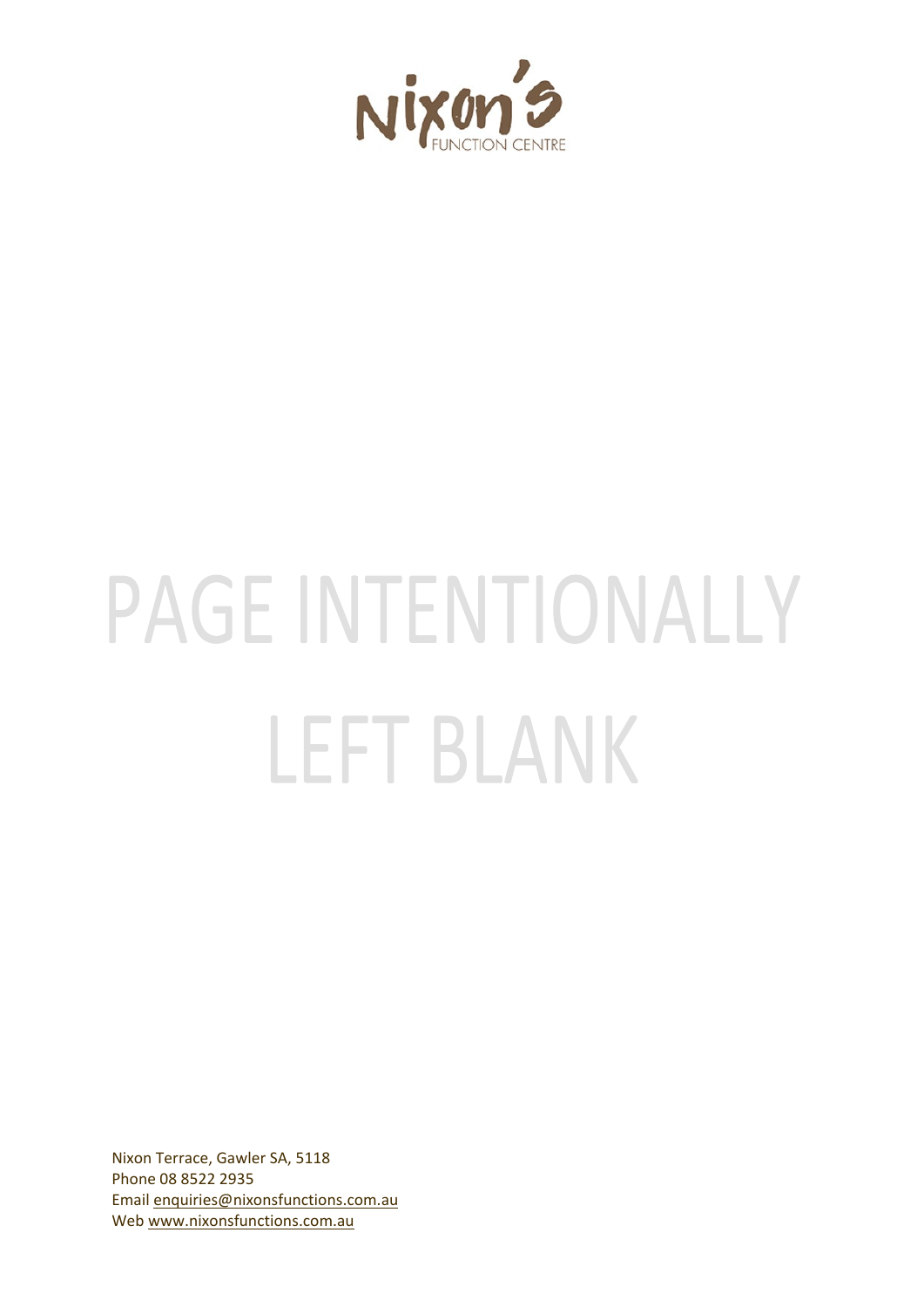

## Venue Hire

## Nixon's Function Room

Nixon's Function Room is located upstairs and offers an open plan area with large windows allowing for a picturesque view. With seating capabilities of up to 190 patrons and 230 patrons cocktail style.

Surcharge may apply for less than 50 patrons

## Trackside Function Room

The Trackside room is downstairs on ground level and offers an open area with a double door access to the Track and Oval. With Seating capabilities of up to 80 patrons and 116 patrons cocktail style.

Surcharge may apply for less than 20 patrons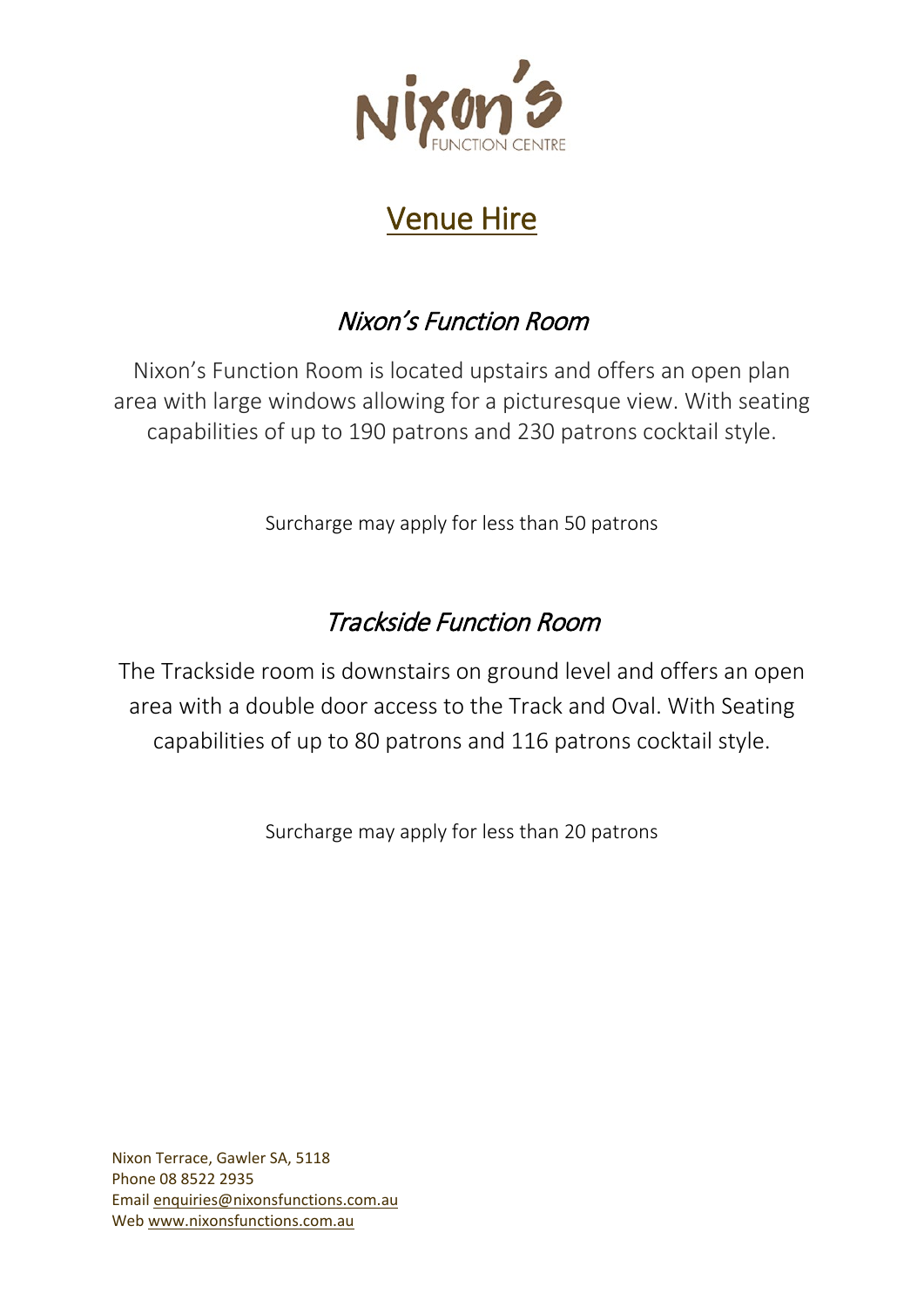

## Function Platter Menu

Enquire for pricing 5 choices

Pizza (V option available)

#### Asian Platter

Dim Sims – Samosas – Spring Rolls Sweet Chilli Sauce and Soy Sauce for dipping (VE option available)

#### Seafood Platter

Crumbed Prawns – Salt and Pepper Squid – Prawn Twisters – Crumbed Fish Goujons Dipping Sauce

#### Satay Chicken Skewers

(GF option available)

#### BBQ Chicken Wings

(GF option available)

#### Fresh Sandwiches

(GF option available)

#### Party Platter

Pies – Pasties – Sausage Rolls – Mini Quiches Upgrade to the premium gourmet Pastries for \$2 person

#### Arancini Balls

Mushroom, white wine and parmesan served with Garlic Aioli

#### Mini Hot Dogs

With tomato sauce and mustard

Nixon Terrace, Gawler SA, 5118 Phone 08 8522 2935 Email [enquiries@nixonsfunctions.com.au](mailto:enquiries@nixonsfunctions.com.au) We[b www.nixonsfunctions.com.au](http://www.nixonsfunctions.com.au/)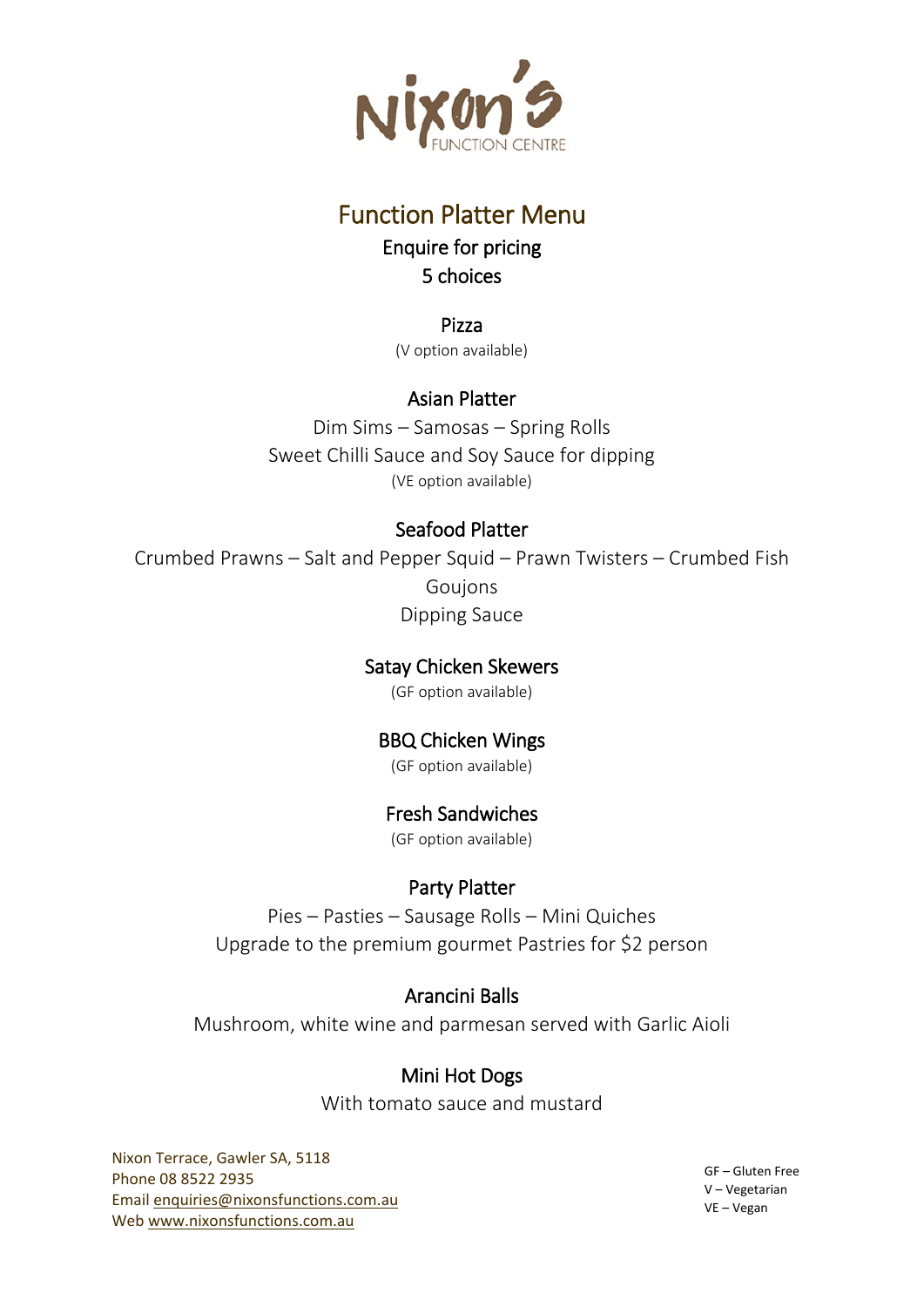

#### Trio of Dips

#### Assorted Vegetarian Quiches

#### Nuggets and Chips

Fruit Platter Selection of seasonal fruits – GF/VE

Petit Fours Selection of small cakes and pastries

Optional Extras:

#### Cheese Platter \$3 per person Wedges of local Barossa cheese, dried fruits, crackers and pita bread

Antipasto \$3 per person A selection of meats, dips, olives, dip and crackers

#### Sliders Platter

Pork or Beef Sliders Price upon enquiry 20 sliders

#### Gluten Free Platters

Chefs Assortment Price to be determined upon request

#### Vegan Platters

Chefs Assortment Price to be determined upon request

Nixon Terrace, Gawler SA, 5118 Phone 08 8522 2935 Email [enquiries@nixonsfunctions.com.au](mailto:enquiries@nixonsfunctions.com.au) We[b www.nixonsfunctions.com.au](http://www.nixonsfunctions.com.au/)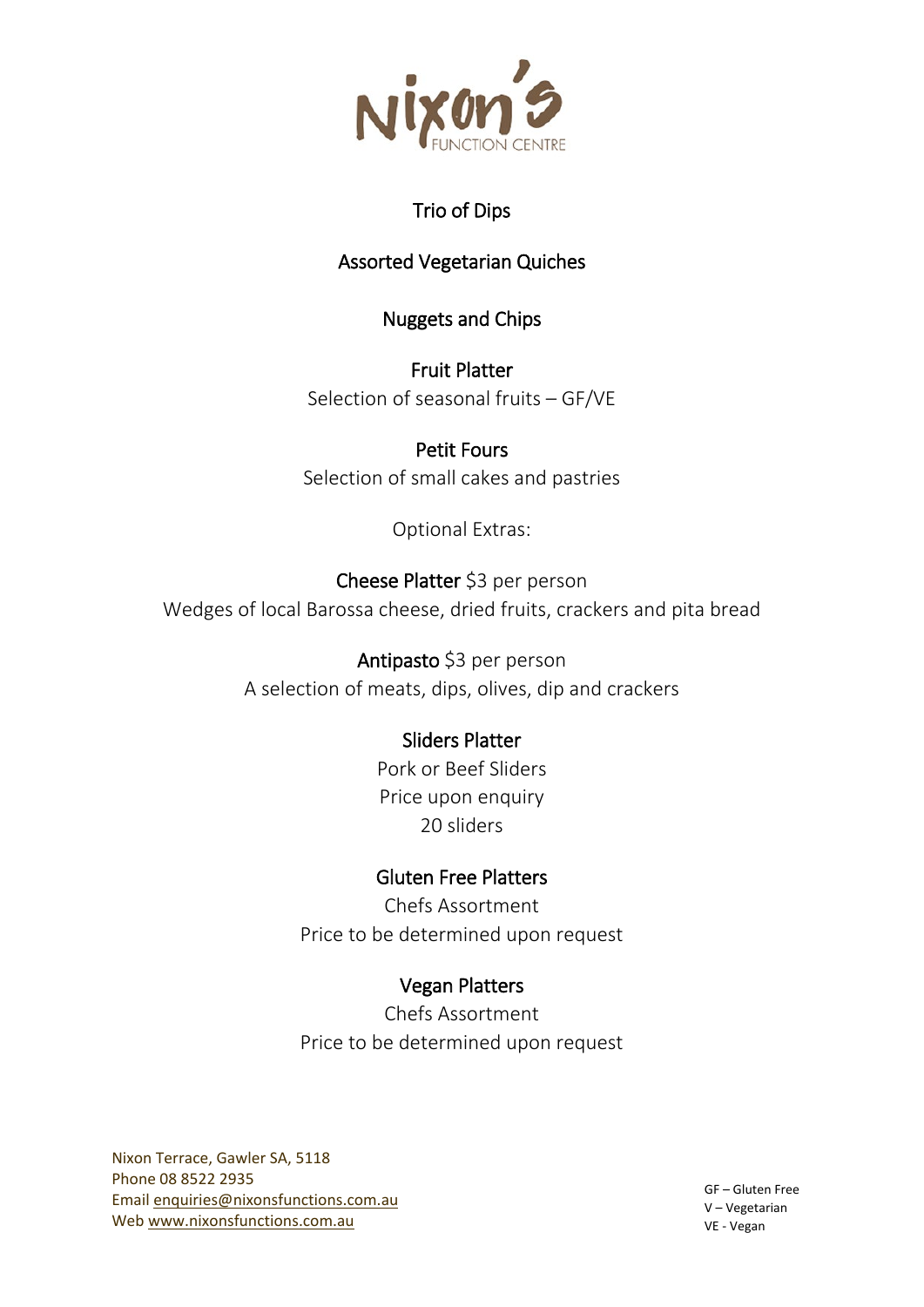

### **Function Set Menu**

One course - **Two Courses-**Three Courses-Minimum of 30 guests required Pricing upon enquiry Alternate Drop - 2 options from each course selected

#### Entrée

Prawn Cocktail (GF)

Salt and Pepper Squid

Soup

Your Choice: Vegetable (V), Pumpkin (V), Chicken, or Minestrone (V) Chicken Caesar Salad

Thai Beef Salad

Chicken Satay Skewer (GF option available)

#### Main

Roasted Meats – Your choice of Beef, Lamb, Pork or Turkey served with Roast Potato, Seasonal Vegetables and Gravy (GF)

Porterhouse Steak – served with Roast Baby Potatoes, Charred Asparagus and Port Jus

Salmon Fillet – served with Spiced Couscous and Tomato and Avocado Salsa

Chicken Breast – pocketed with Brie, Spinach and Sundried Tomato, served with Roasted Mediterranean vegetables.

Chicken Mignon – served with Potato Puree, Roast Field Mushrooms with Jus

Nixon Terrace, Gawler SA, 5118 Phone 08 8522 2935 Email [enquiries@nixonsfunctions.com.au](mailto:enquiries@nixonsfunctions.com.au) We[b www.nixonsfunctions.com.au](http://www.nixonsfunctions.com.au/)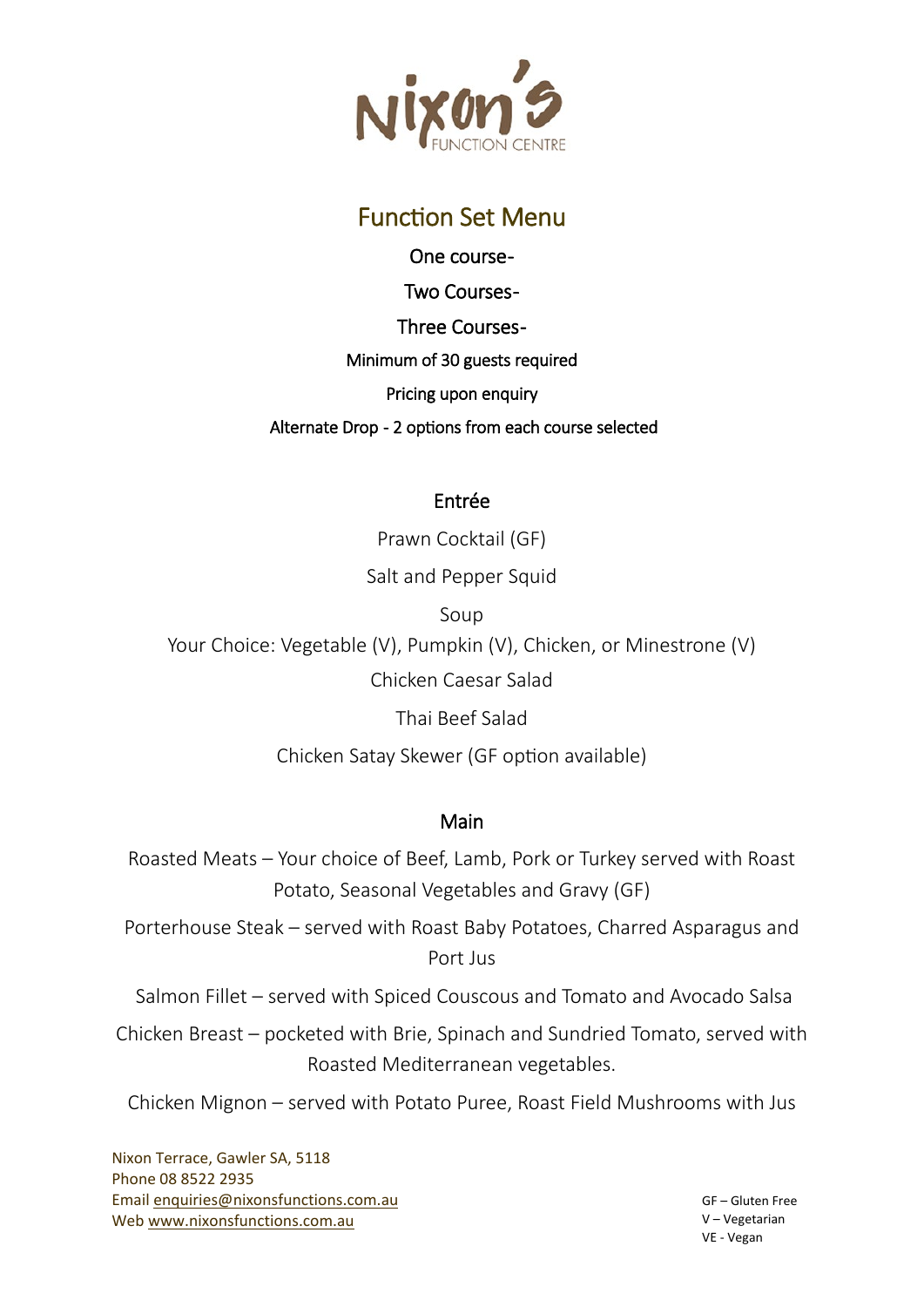

#### Vegetarian Options Choose 1 option

Spinach and Vegetable Filo Wrap

Spinach and Ricotta Ravioli finished with Roasted Capsicum and Tomato Sauce

Eggplant Parmigiana served with a Greek Salad (VE option available)

#### **Dessert**

Sticky Date Pudding served with Fresh Whipped Cream

Self-saucing Chocolate Pudding served with Fresh Whipped Cream

Vanilla Panna Cotta served with Wild Berry Coulis

Fruit Salad and Ice cream

Pavlova Topped with Fresh Whipped Cream, Berries and Wild Berry Coulis

Vanilla Cheesecake served with a Wild Berry Coulis

Brandy Snap filled with Whipped Cream and Berries served with a Wild Berry Coulis

#### The menu above includes –

Table Clothes

Full table setting

Napkins

Bread Rolls and butter

Water Jugs on each table

AV System – Screens, Sound, Lectern, Microphone

## **Upgrade Options**

Shared Salad Bowl- \$5pp

Shared Fruit and Cheese Platter- \$6.50 pp

Nixon Terrace, Gawler SA, 5118 Phone 08 8522 2935 Email [enquiries@nixonsfunctions.com.au](mailto:enquiries@nixonsfunctions.com.au) We[b www.nixonsfunctions.com.au](http://www.nixonsfunctions.com.au/)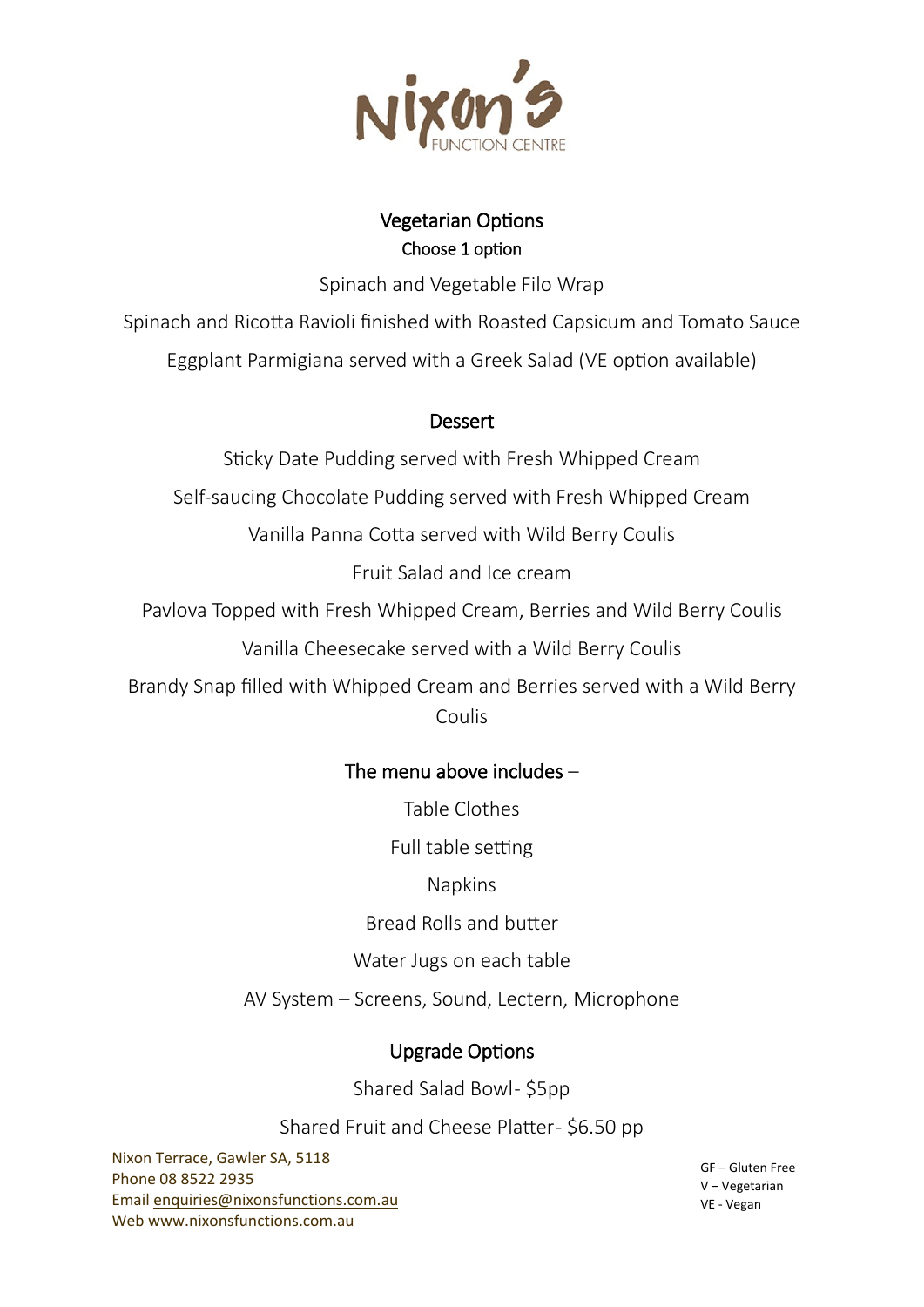

## **Function Buffet Menu**

#### \$60pp Minimum of 30 guests required

#### Carvery Options – Select 2

Roast Pork Roast Beef Roast Lamb Roast Turkey Gravy Included (GF)

#### Vegetables, Salads and Sides – Select 4

Roast Potato Roast Vegetable Medley Steam Green Medley Cauliflower Cheese Bake Potato Bake Tradi�onal Caesar Salad Greek Salad Pasta Salad Moroccan Couscous Curried Rice Salad Coleslaw Potato Salad Seafood Salad Beetroot Garden Salad

Nixon Terrace, Gawler SA, 5118 Phone 08 8522 2935 Email [enquiries@nixonsfunctions.com.au](mailto:enquiries@nixonsfunctions.com.au) We[b www.nixonsfunctions.com.au](http://www.nixonsfunctions.com.au/)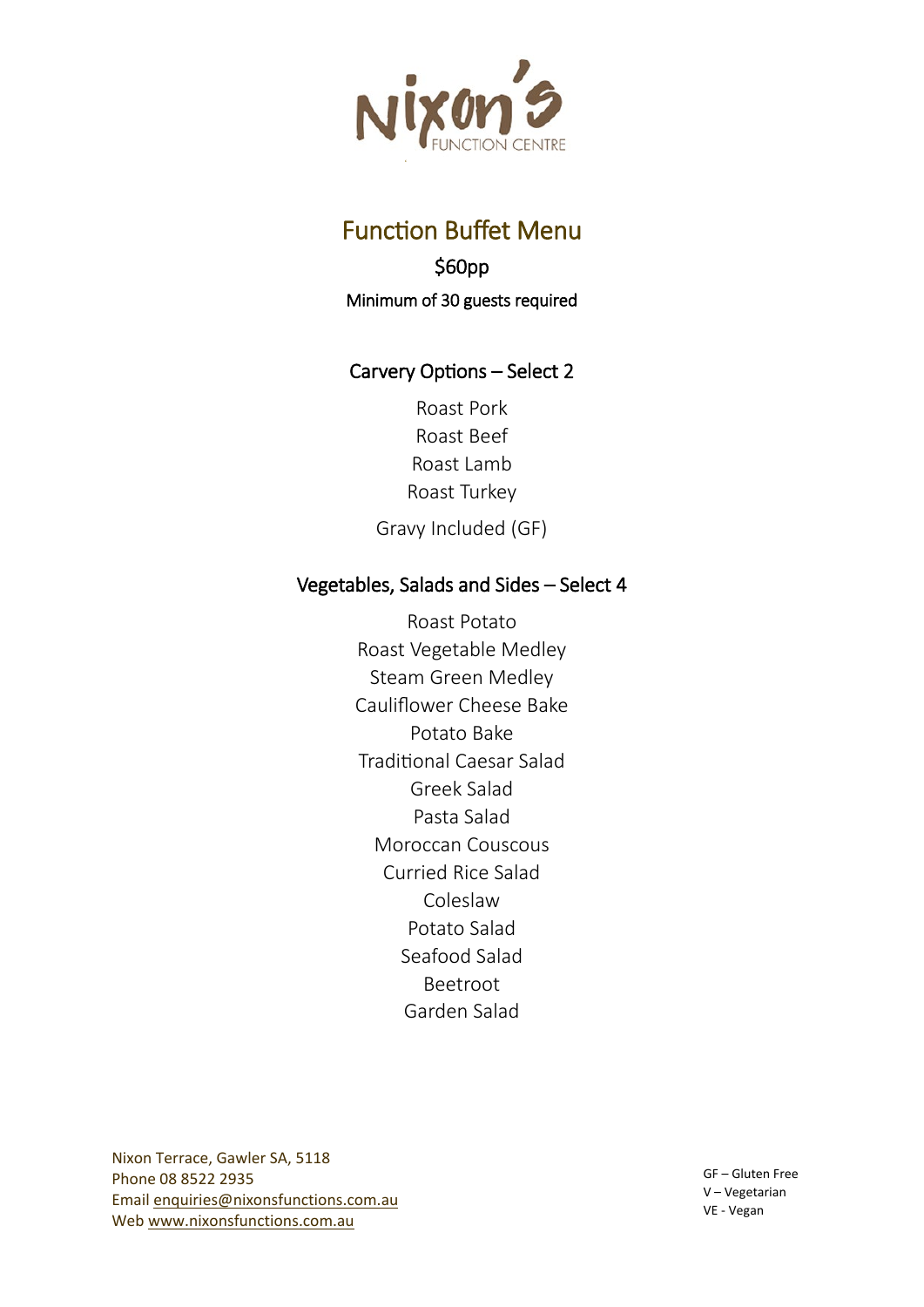

#### Hot Dish – Select 2

Buter Chicken Honey Mustard Chicken Beef Korma Beef Stroganoff Sweet and Sour Pork

All served with Rice

#### Cold Dish – Select 1

Whole Prawns Antipasto Board Cheese Board (V) Gourmet Bread/Rolls included

#### Desserts – Select 2

Sticky Date Pudding Chocolate Pudding Fruit Plater Petit Fours Pavlova Vanilla Cheesecake

#### Our Buffet menu includes –

Table Clothes

Full table setting

#### Napkins

Water Jugs on each table

AV System – Screens, Sound, Lectern, Microphone

Nixon Terrace, Gawler SA, 5118 Phone 08 8522 2935 Email [enquiries@nixonsfunctions.com.au](mailto:enquiries@nixonsfunctions.com.au) We[b www.nixonsfunctions.com.au](http://www.nixonsfunctions.com.au/)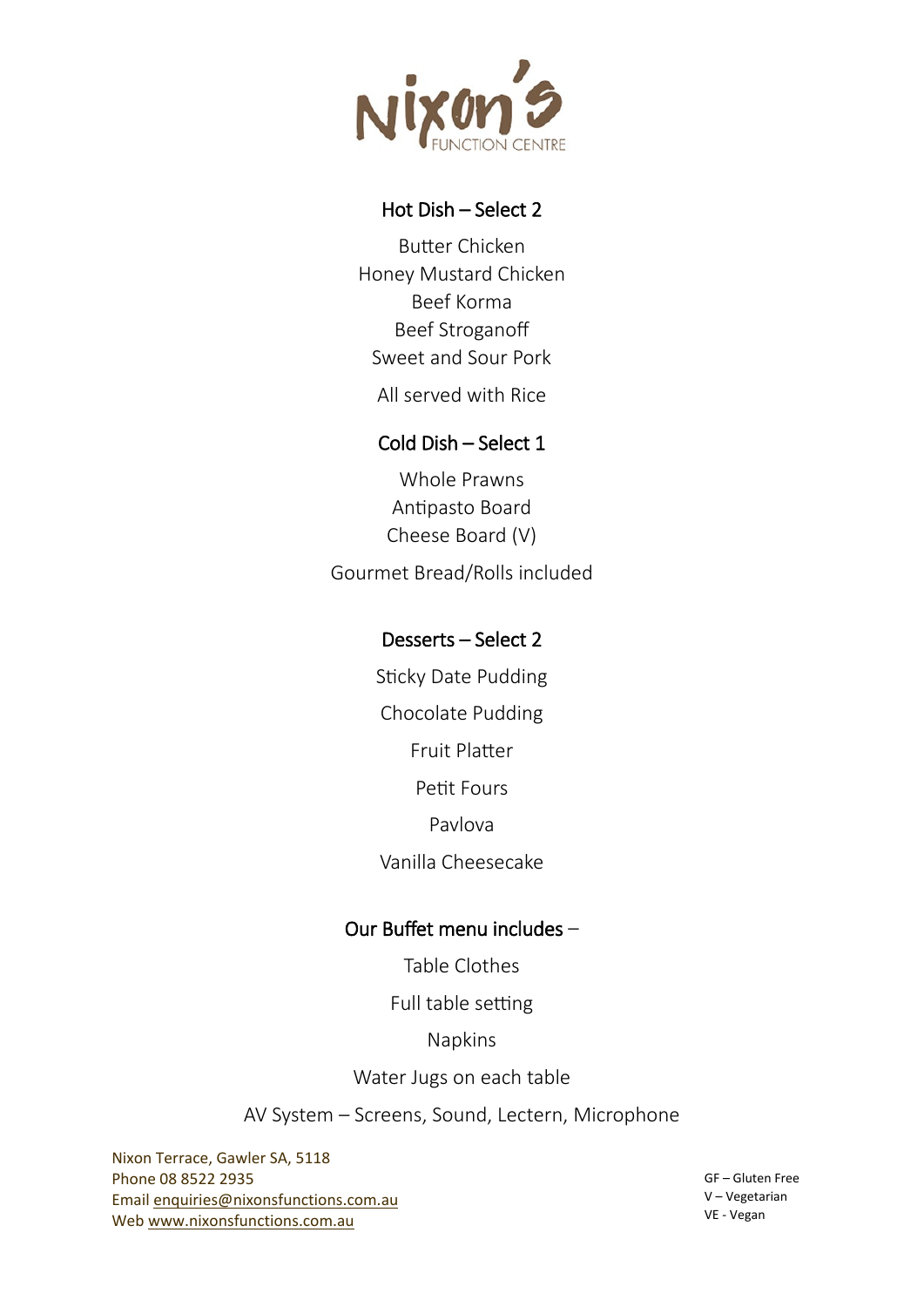

## Beverage Packages

We offer a range of different options that cater to your requirements.

#### Ultimate Beverage Package

3 Hour Package - \$47pp 4 Hour Package - \$59pp 5 Hour Package - \$73pp

Selection of our finest Barossa and Adelaide Hill Wines Including our Bird in Hand and Levrier Selection

Tap Beer and Cider Included Please choose another 4 Beers or Ciders from our selection

> Soft Drinks Juice Coffee and Tea

#### Premium Beverage Package

3 Hour Package - \$38pp 4 Hour Package - \$47pp 5 Hour Package - \$58pp

#### Selection of Barossa and Adelaide Hill Wines

Tap Beer and Cider

Soft Drinks Juice Coffee and Tea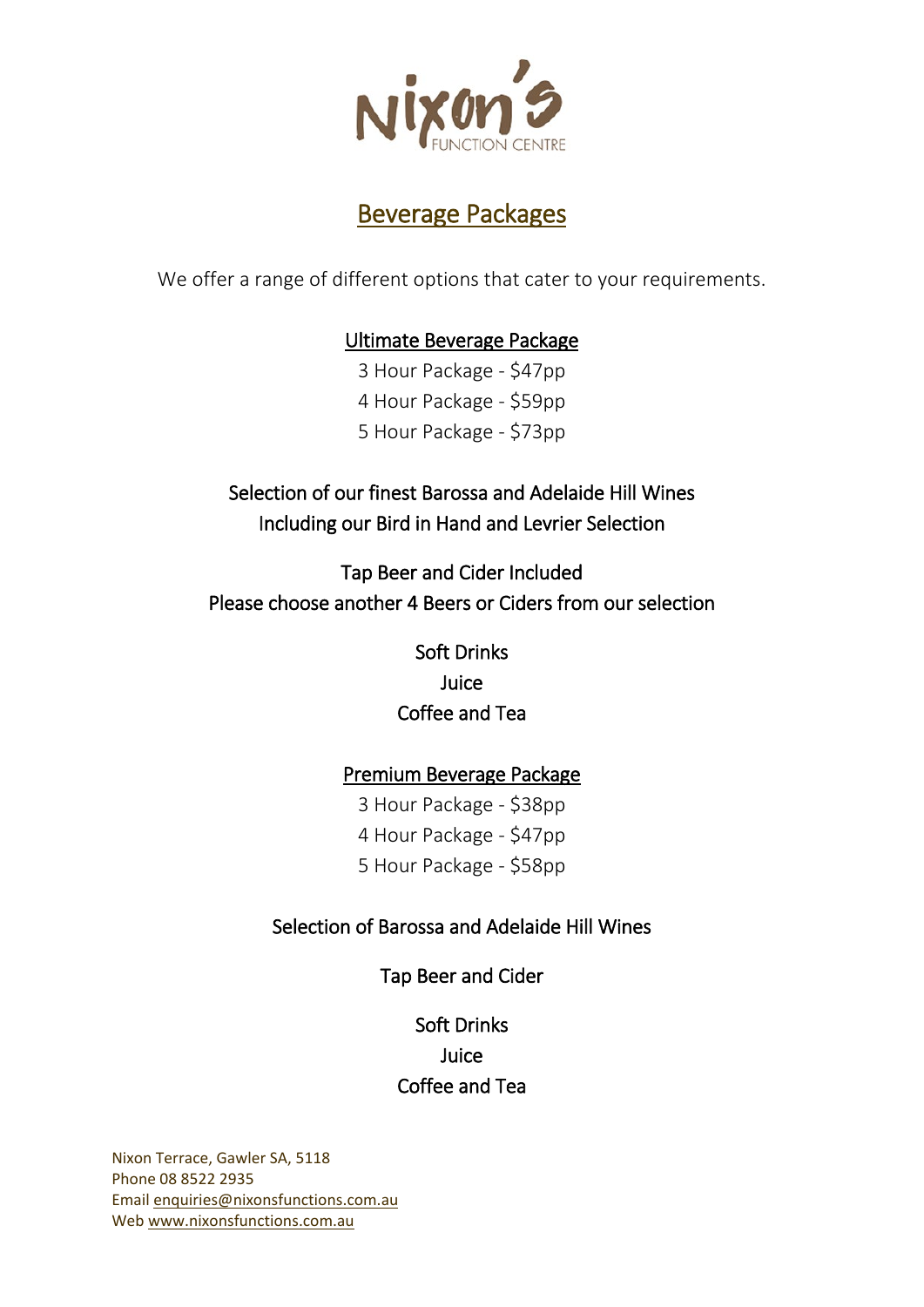

#### Alcohol Free Beverage Package

Whole Night - \$18 per person

Post Mix Range of soft drink Assortment of Juices Coffee and Tea Add Mocktail menu for \$5 per person

#### Open Bar

A TAB can be run to your nominated dollar value. You can select the beverages you would like to include.

#### Subsidised Bar

Your guests pay a percentage (usually 50%) of selected beverages and you pay the remainder.

#### Traditional Bar

Your guests pay for their own drinks in full.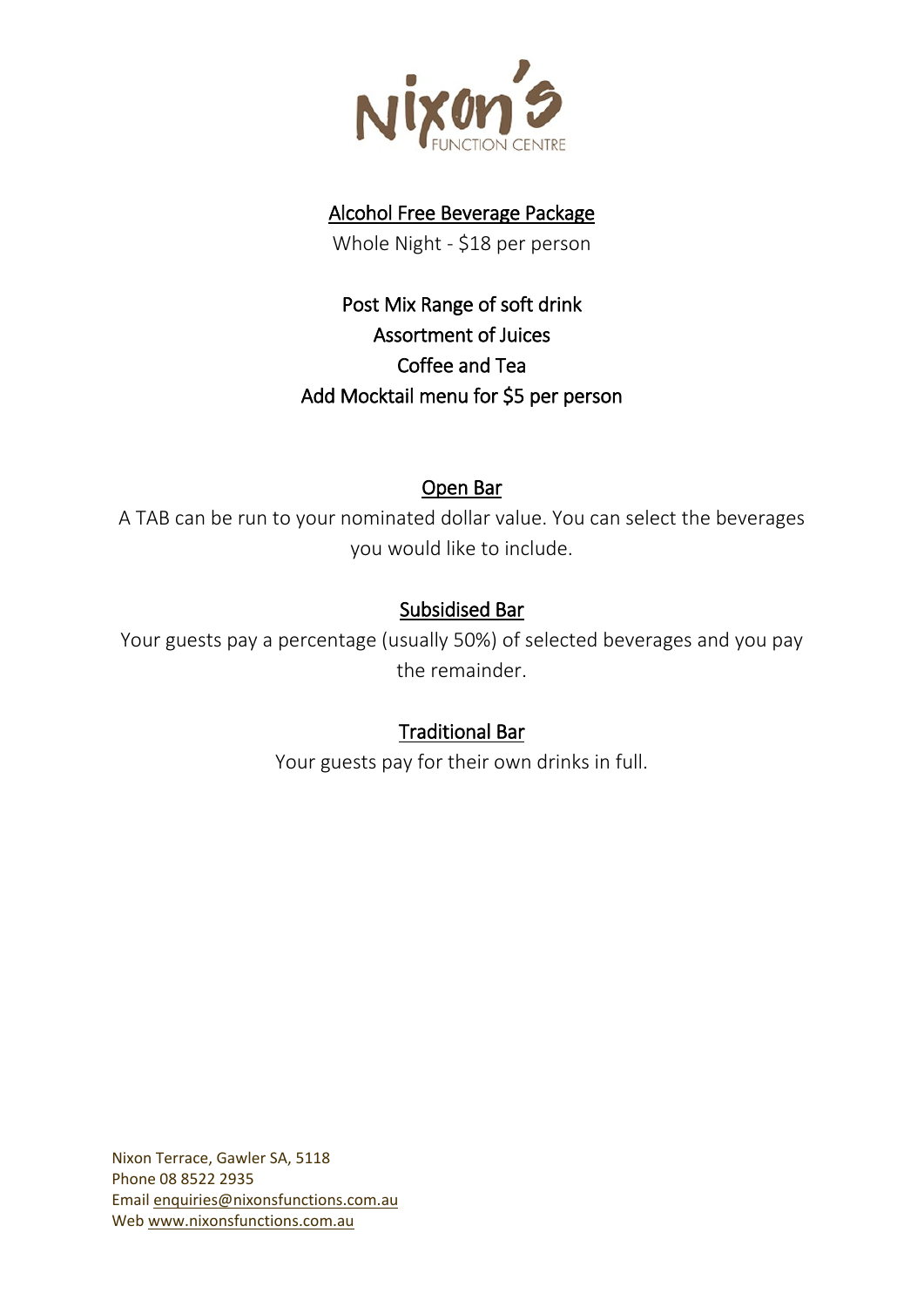

## Optional Extras

| AV system                              |                              |
|----------------------------------------|------------------------------|
| Screens                                | \$85                         |
| Sound System                           | \$85                         |
| Laptop                                 | \$50                         |
| Table Clothes                          | \$15                         |
| Red Carpet 7 metres                    | \$120                        |
| Ceiling Drapes                         | \$350                        |
| Chair Covers and Sashes                | \$6.50 per chair             |
|                                        | Centrepieces Assorted Prices |
| Table Skirtings                        |                              |
| 3 metres \$60                          |                              |
| 6 metres \$90                          |                              |
| 9 metres \$120                         |                              |
| Backdrop \$450                         |                              |
| Dance Floor \$450                      |                              |
| Flower Wall                            | \$300                        |
| Photo Area Including Props             | \$50                         |
| Tea and Coffee Station                 | \$3.50 per person            |
| Corkage Wine Only \$15 per bottle      |                              |
| Security Minimum 4 Hours \$48 per hour |                              |
| License Extension Till 1 am            | \$200                        |
|                                        |                              |